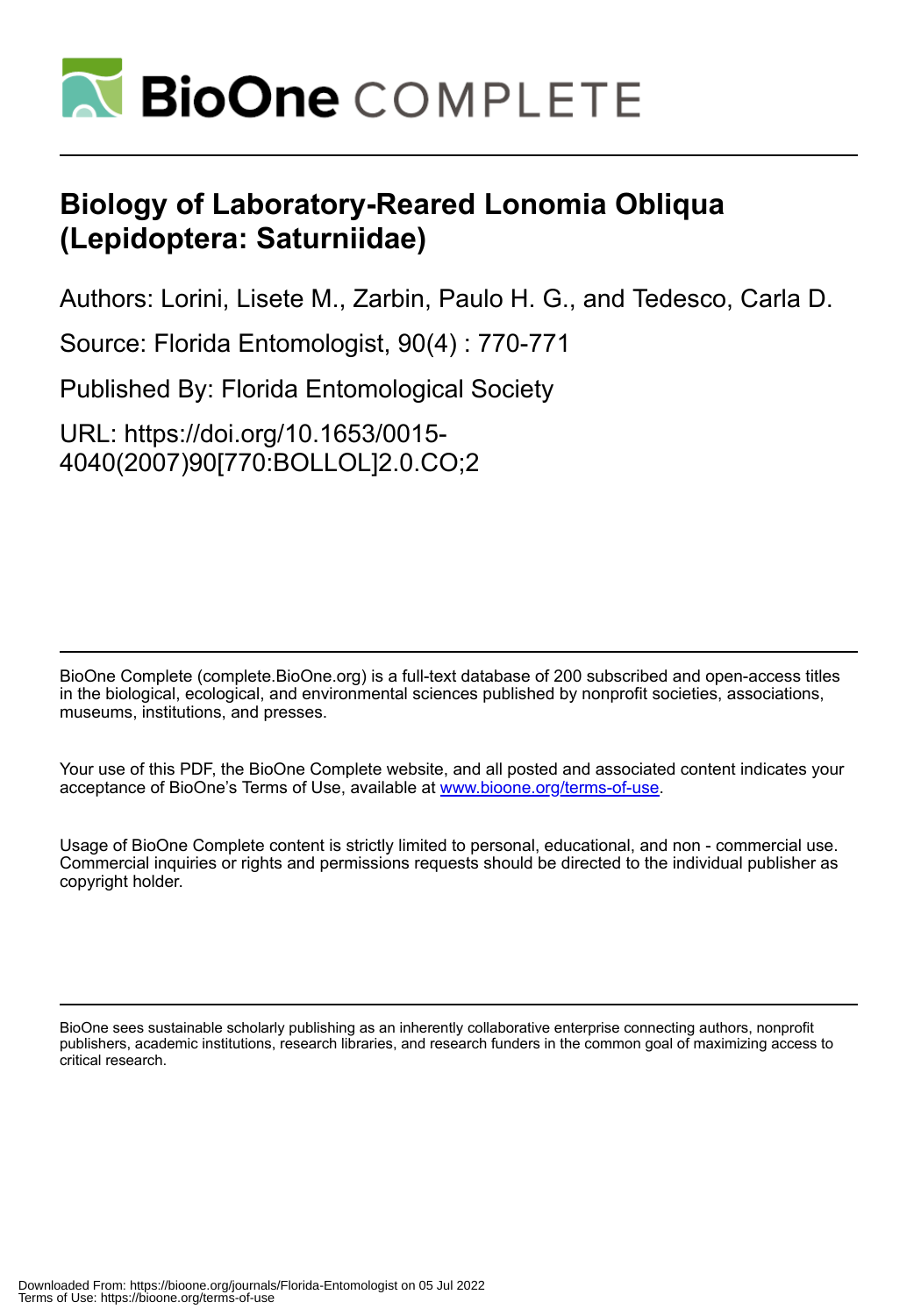## BIOLOGY OF LABORATORY-REARED *LONOMIA OBLIQUA* (LEPIDOPTERA: SATURNIIDAE)

LISETE M. LORINI,<sup>1,2</sup> PAULO H. G. ZARBIN<sup>1</sup> AND CARLA D. TEDESCO<sup>2</sup> 1 Laboratório de Semioquímicos, Departamento de Química, Universidade Federal do Paraná, CP 19081, CEP 81531-990, Curitiba-PR, Brazil

2 Departamento de Biologia, Universidade de Passo Fundo, Passo Fundo, Rio Grande do Sul, Brazil

Larvae of *Lonomia obliqua* Walker (Lepidoptera: Saturniidae) are largely found in the Southern Region of Brazil. Contact with the toxin present in its spines can lead to simple skin reactions, dermatitis, burns, allergies, and generalized hemorrhages, with kidney failure and death in the worst cases (Duarte et al. 1990). The increasing incidence of larvae in the South of Brazil could be related to several factors, including deforestation, reduction of natural enemies, temperate climate conditions, and because the larvae may be adapting to exotic, introduced plants (Abella et al. 1999).

Laboratory rearings of any insects are often useful to gain new knowledge about the insect's behavior and biology. This is certainly true with this species of Saturniidae (Santos et al. 1996; Borges 1985; Borges et al. 1986; Zanuncio et al. 1992, 1994; Gardiner 1967). Attempts to rear *L. obliqua* larvae on an artificial diet were unsuccessful, mainly due to the various interferences shown by the species when manipulated under artificial conditions (Lorini unpublished). Hence, the aim of this work was to establish a rearing methodology in the laboratory to obtain *L. obliqua* adults with natural diet, and describe some relevant aspects of its biology as a foundation for studies on the chemical ecology of this species.

Larvae of *L. obliqua* were collected in the field in the Northern Region of the State of Rio Grande do Sul, and kept in a room at  $25 \pm 1.0^{\circ}$ C, relative humidity of  $70 \pm 10\%$  and a 13L:11D photoperiod. The larvae were fed daily with *Platanus acerifolia* Ait. (Platanaceae) leaves until pupae were obtained. After emergence, the adults were separated by sex based on sexually dimorphic characters (Lorini 1999). *Platanus acerifolia* leaves provided a sufficient food source for rearing *L. obliqua*, and a good number and quality of adults were obtained in the laboratory.

Among the larvae collected in the field from 2001 to 2004, 71% had *Platanus acerifolia* as host, while 13% were found in *Pyrus communis* L., 2% in *Prunus domestica* L., and the remaining 14% in various tree species: *Morus nigra* Linn., *Lithraea malleoides* (Well) Engl., *Lagerstroemia indica* Linn., *Fícus monckii* Hassl., *Tabebuia umbellata* (Sond.) Sandwith, *Citrus sinensis* (Linn.) Osbeck, *Citrus limon* (Linn.) Burm., *Malus domestica* Borkhausen, *Pittosporum tobira* (Thumb.) Ait., and *Sesbania virgata* (Cav.) Pers. We observed

gregarious habits during all 5 instars. Generally, when resting, the larvae remain grouped with their heads pointed outward in relation to the group and, if disturbed, they become very active and start moving in line. These larval behaviors were similar to those reported for several species of *Hemileuca* found in California (Tuskes 1984). By the end of the last instar (in the pre-pupal stage), the larvae stop feeding. Body length decreases, while thickness increases; the body becomes lightly bent, assuming a darker color on its dorsal region. The transformation from larva into pupa takes approximately 60 min, from the time the larval integument is ruptured to the moment when the exuvia is shed. The pupal stage was one of the most critical stages in the laboratory-rearing of *L. obliqua*. Keeping high humidity in the room was essential to obtain adults. We obtained 730 adults from 1,022 pupae, with a viability of 71.4%. The other 292 pupae did not produce adults, as the pupae died during that stage. The average duration of the pupal period for males and females is shown in Table 1, without statistical differences by the *t*-test ( $P > 0.05$ ). Young pupae are yellowish in color, and become darker after a few hours. By the next day, they become reddish-brown, and maintain this color until the end of the pupal stage.

The results for pupal duration herein obtained were similar to those found for the laboratory rearing of *D. avicula* (Zanuncio et al. 1994). However, with *H. nanus*, the period was shorter: 15.7 d for both sexes at 26°C (Santos et al. 1996).

The variation in the pupal period of *L. obliqua* can be explained by the potential occurrence of 2 generations per year (Lorini 1999). The first generation occurs when the adults mate and lay eggs on the leaves of host plants in Oct, while the second occurs in the end of summer (Mar), with

TABLE 1. MEAN TIME (D) OF THE PUPAL PERIOD  $(\pm$  SDM) IN THE LABORATORY. TEMP:  $25 \pm 1^{\circ}$ C; RH:  $70 \pm$ 10% AND PHOTOPHASE: 13 H.

|         | n   | $Mean \pm SDM1$   | Range |
|---------|-----|-------------------|-------|
| Males   | 376 | $31.9 \pm 5.03$ a | 24-56 |
| Females | 354 | $33.5 \pm 5.18$ a | 25-58 |

1 Means followed by the same letter are not statistically different by the *t*-test, at 5% probability.